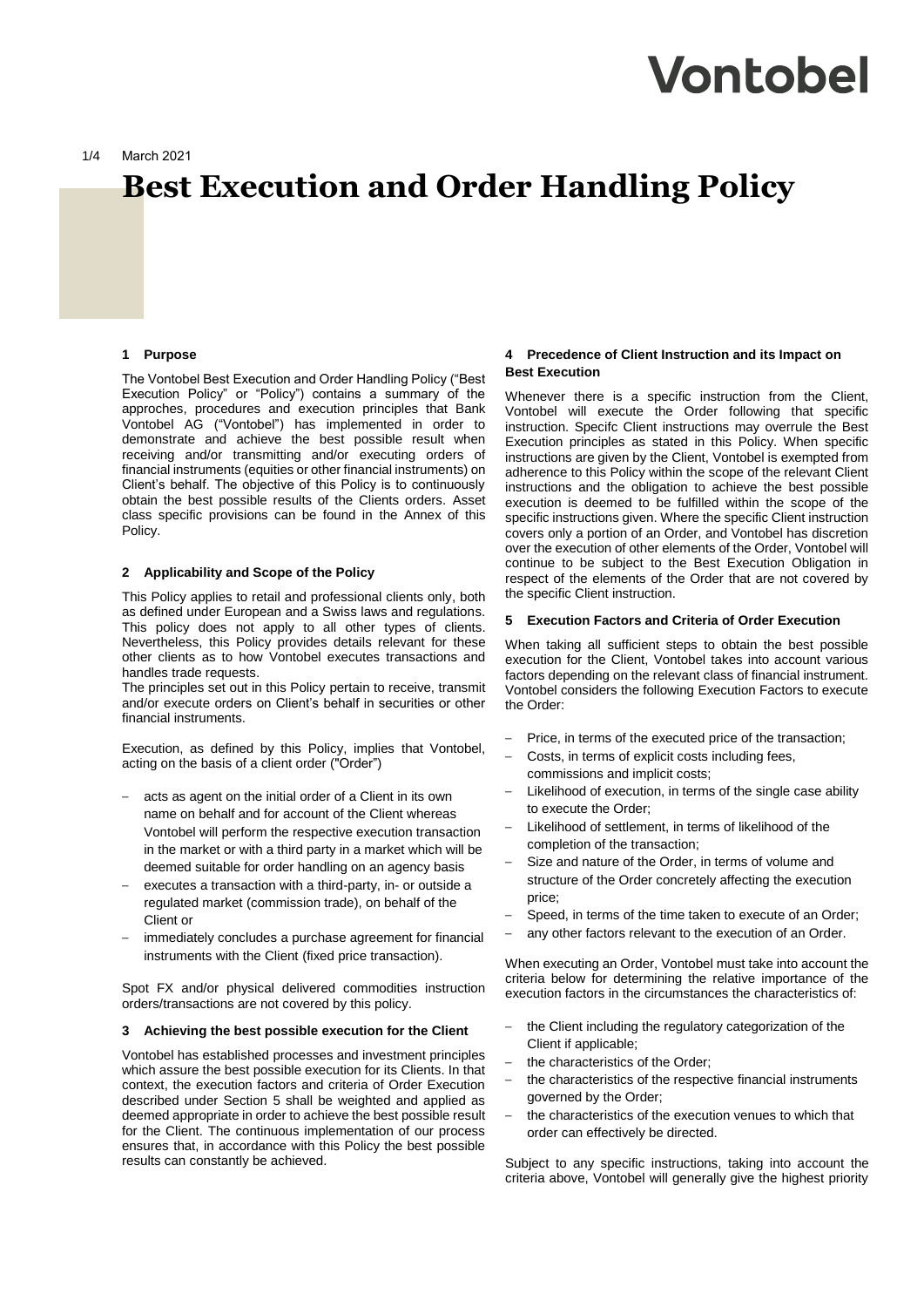to the net price. Net price is the total price paid by the Client, consisting of gross execution price plus costs. The relevance of the applied execution factors are listed in the Annex of this Policy.

Where there is insufficient immediately available liquidity on the relevant execution venues to execute the relevant Order in full, where the Client instructs Vontobel to work a relevant Order over a period of time or by reference to a benchmark calculated over a period of time or where Vontobel determines that there are circumstances such that obtaining the best immediately available price may not be the best possible result for the Client, Vontobel may prioritise one or more of the other execution factors shown in this Policy. In such cases, Vontobel will determine the relative priority of each execution factor on an order-by-order basis, where the order is executed manually, and by order type, where the order is executed using an algorithm.

Vontobel has a degree of discretion in how to apply the different execution factors and this may result in a range of different permissible approaches to executing the Orders.

#### **6 Trading Venues**

In Order to provide highest possible liquidity, Bank Vontobel AG ("Vontobel") may place orders on various execution venues classes. This includes, but is not limited to:

- Regulated Markets;
- Multilateral Trading Facilities ("MTFs");
- Organised Trading Facility ("OTFs");
- Systematic Internaliser ("SIs");
- Liquidity Pools;
- Interbank Platforms or
- with Vontobel liquidity sources, i.e. market makers or another third party supplier of liquidity or on one of Vontobel's internal markets.

A list of the Trading Venues used by Vontobel (see the separate document "Vontobel Trading Venues" on www.vontobel.com) specifies which execution venues are used for each class of financial instruments. This list is not exclusive but comprises Execution Venues on which Vontobel places permanent significant reliance.

Vontobel reserves the right to use other Execution Venues where Vontobel deems appropriate in accordance with this Policy and may add or remove any Execution Venues from this list. The list of "Vontobel Trading Venues" will be updated from time to time, following a regularly assessment by Vontobel in respect of any products that it trades to identify those trading venues that will enable Vontobel, on a consistent basis, to obtain the best possible result when execution Client's Orders. The document "Vontobel Trading Venues" forms an integral part of this Policy.

#### **7 Transmission of Orders**

Depending on order, market or trading access characteristics, Vontobel may transmit an Order to third party financial institutions (e.g. brokers) for execution. Vontobel will review selected third party institutions including the formal evaluation of their best execution performance in order to help to ensure appropriate standards of execution which are consistent with this Policy to the extent possible.

If Vontobel has instructed a third party broker to execute a "Client's" order, the corresponding transaction is governed by the measures that the third party broker has taken to ensure under its best execution policy.

#### **8 Aggregation of orders**

If it is deemed appropriate, Vontobel may bundle and compile Client orders with orders of other Vontobel Clients to execute such aggregated orders as block orders if this is in line with the principles of this Policy and not in contrary of any of the affected Client's investment interests.

Order bundling, compiling and aggregation may result into detail trading parameters which are adverse to the initial individual order (e.g. as a result of different execution likelihood or speed).

#### **9 Variant order handling**

If markets are characterised by extraordinary conditions or situations (e.g. partial or full disruption) Vontobel may initiate alternative execution as agent by considering the Client' s interest.

# **10 Over-the-Counter(OTC) trades and Fixed Price Transactions**

In the event that an Over-the-Counter trade has been entered into between the Client and Vontobel, the Client herewith agrees that such transaction will be excluded from the scope of this Policy.

Non-exchange-traded certificates and warrants are executed under commission with the issuer or a third party trading execution service provider. If not being executed under commission Vontobel offers the respective certificates and warrants for a fixed price agreed with the Client or a determinable price.

In case the Client has entered into a trade with Vontobel on a fixed price or determinable price basis this Policy does not apply since execution is not owed under the terms of this Policy but only according to the specific contractual obligations between the Client and Vontobel.

#### **11 Monitoring**

Vontobel evaluates transactions in relevant Orders to which the Best Execution Obligation applies for best execution and compliance with this policy through risk-based post-execution benchmarking and analysis. The selected execution venues and brokers as defined under this Policy will be periodically reviewed, at least annually, and amended as necessary from time to time. If trading parameters utilised by Trading Venues or Third Party Brokers are substantially deviating from this Policy or if Vontobel has reason to believe that certain criteria or factors defined by third parties may prevent Vontobel to realise best execution according to this policy, Vontobel will undertake material review of the respective execution arrangements. Vontobel may adjust the relative importance of specific execution factors in order to meet the best execution principle as set out in this Policy.. The Client permits the bank to make such amendments in this respect unilaterally. Vontobel will inform and explain the Client of any such material by publishing an updated version of this Policy on Vontobel' s website: [www.vontobel.com.](http://www.vontobel.com/)

#### **12 Disclosure and consent**

Vontobel will also undertake the qualitative monitoring of the order execution and will be able to answer Client requests in relation to this Policy within a reasonable amount of time.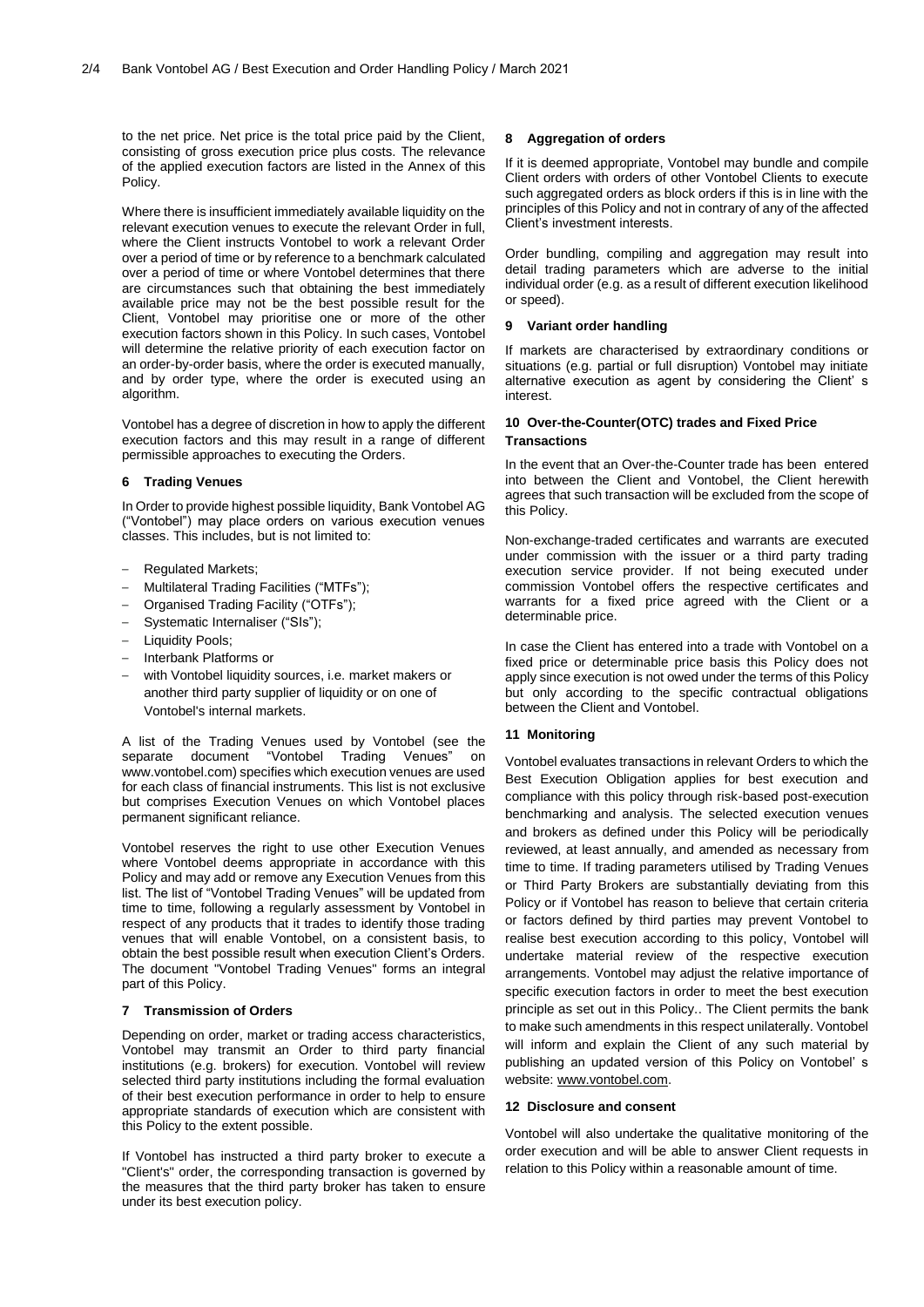# **Annex**

The following Annex lists the relevant asset classes traded by Vontobel and consolidates the Vontobel's execution factors for each asset class and the respective weighted factors for the choice of the execution venues.

#### **A. Cash Equities and Equity-likes**

- Vontobel will offer the execution of orders on an agency basis for cash equities and equity-like using its electronic trading service. Vontobel will treat all orders received through its electronic trading facilities as a transaction on an agency basis, unless otherwise agreed and specified in relation to a particular trade. Vontobel will handle all other orders as a request for a quote from Vontobel to trade a fixed price transaction, unless the Parties have agreed otherwise. Where an order originally instructed to be executed on an agency basis is fully or partially filled at a risk price on Client request the whole trade will be concluded as a fixed price transaction executed in a principal capacity.
- Vontobel may also offer cash equities and equity-likes for subscription, purchase or re-purchase at a fixed or determinable price (fixed price transaction) agreed with the Client over-the-counter (OTC). In this case, Vontobel and the Client are directly concluding a purchase agreement for financial instruments. Fixed-price transaction shall apply when Vontobel executes trades over-the counter for purposes of client order facilitation or liquidity provision.
- Requests received by Vontobel to trade in cash equities and equity-likes will be treated as a request for a quote from Vontobel to enter into a trade as a fixed-price transaction. Any interim update performed by Vontobel to the Client in between of receipt of the request and conclusion of the transaction are of exploratory character only.
- Where Vontobel and the Client agree on the terms of an agreement to purchase a financial instrument at a fixed or determinable price the Vontobel Best Execution Policy and its additional provisions defined in this Annex are not applicable.
- Specific instructions in relation to the Client's trade request or any part of it may prevent Vontobel from obtaining the best possible result for the execution in respect of the elements covered by the Client's specific instructions.

# **B. Debt Instruments**

– Vontobel will offer the execution of orders on an agency basis for debt instruments using its electronic trading service. Vontobel will treat all orders received through its electronic trading facilities as a transaction on an agency basis, unless otherwise agreed and specified in relation to a particular trade. Vontobel will handle all other orders as a request for a quote from Vontobel to trade a fixed price transaction, unless the Parties have agreed otherwise. Where an order originally instructed to be executed on an agency basis is fully or partially filled at a risk price on

Client request the whole trade will be concluded as a fixed price transaction executed in a principal capacity.

- Vontobel may also offer debt instruments for purchase or re-purchase and subscription at a fixed or determinable price (fixed price transaction) agreed with the Client overthe-counter (OTC). In this case, Vontobel and the Client are directly concluding a purchase agreement for financial instruments. Fixed-price transaction shall apply when Vontobel executes trades over-the counter for purposes of client order facilitation or liquidity provision.
- Requests received by Vontobel to trade debt instruments will be treated as a request for a quote from Vontobel to enter into a trade as a fixed-price transaction. Any interim update performed by Vontobel to the Client in between of receipt of the request and conclusion of the transaction are of exploratory character only.
- Where Vontobel and the Client agree on the terms of an agreement to purchase a financial instrument at a fixed or determinable price the Vontobel Best Execution Policy and its additional provisions defined in this Annex are not applicable.
- Specific instructions in relation to the Client's trade request or any part of it may prevent Vontobel from obtaining the best possible result for the execution in respect of the elements covered by the Client's specific instructions.

# **C. Derivatives (ETD & OTC)**

- For standardised derivatives which are usually tradable on an exchange (ETD) or another trading venue - Vontobel will generally offer the execution of orders on an agency basis. If agreed with the Client, Vontobel will also offer standardised derivatives at a fixed or deter- minable price agreed with the client (fixed-price transaction).
- Vontobel will offer non-standardised derivatives (OTC), defined as non-tradeable on a trading venue, for subscription, purchase or re-purchase generally at a fixed or determinable price agreed with the Client. Vontobel and the Client may directly conclude a purchase agreement for financial instruments (fixed-price transaction). All requests received by Vontobel to trade in non-standardised derivatives will be treated as a request for a quote from the Bank to enter into a trade as a fixed-price transaction.
- Where Vontobel and the Client agree on the terms of an agreement to purchase a financial instrument at a fixed or determinable price (fixed-price transaction) the Best Execution Policy and the additional provisions set out in this Annex are only valid to a limited extent. Specific instructions in relation to the Client's trade request or any part of it may prevent Vontobel from obtaining the best possible result for the execution in respect of the elements covered by the Client's instructions.